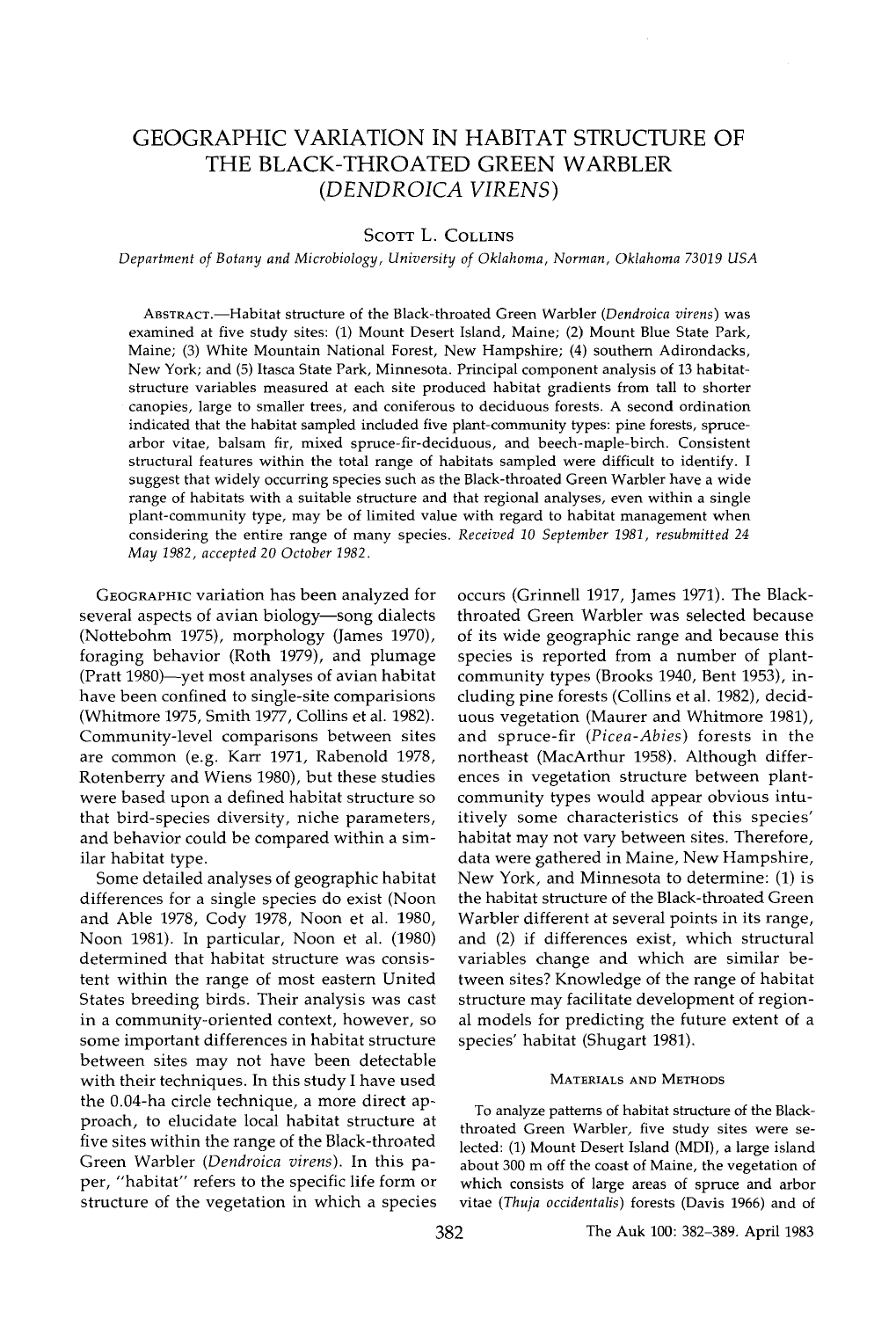**TABLE 1. Mean and standard error for the habitat-structure variables per 0.04-ha sample. Differences were tested by Kruskal-Wallis one-way analysis of variance (H-statistic). Site abbreviations are given in the text; variable abbreviations are presented in Table 2.** 

| Site                       |                        | GC          | SС          | CC          | СH          | CO.         | <b>SPT</b> | T1          | T2          | T3          | T4         | T5         | T6          | T7         |
|----------------------------|------------------------|-------------|-------------|-------------|-------------|-------------|------------|-------------|-------------|-------------|------------|------------|-------------|------------|
| MDI<br>10)<br>$(n =$       | $\bar{x}$<br>SЕ        | 52.5<br>6.8 | 21.0<br>4.5 | 84.0<br>2.9 | 46.2<br>1.9 | 79.0<br>3.5 | 5.5<br>0.7 | 44.2<br>6.7 | 43.2<br>3.4 | 15.7<br>1.4 | 7.0<br>0.8 | 2.9<br>1.0 | 0.0<br>0.0  | 0.0<br>0.0 |
| MBP<br><b>11</b><br>$(n =$ | $\bar{x}$<br>SЕ        | 36.8<br>3.9 | 32.7<br>5.8 | 92.7<br>1.9 | 46.7<br>2.3 | 34.5<br>5.4 | 8.5<br>0.6 | 34.4<br>4.0 | 21.4<br>3.1 | 9.9<br>1.4  | 3.8<br>0.6 | 1.5<br>0.5 | 0.6<br>0.4  | 0.2<br>0.1 |
| WMF<br>$(n =$<br>10)       | $\bar{x}$<br>SЕ        | 45.5<br>5.9 | 43.5<br>7.7 | 94.5<br>1.8 | 49.9<br>1.6 | 23.5<br>5.2 | 6.9<br>0.5 | 29.5<br>2.6 | 19.0<br>2.2 | 10.6<br>1.1 | 4.9<br>0.7 | 3.9<br>0.6 | 1.4<br>0.2  | 0.3<br>0.2 |
| <b>NYA</b><br>$(n = 4)$    | $\bar{x}$<br>SЕ        | 28.8<br>6.2 | 78.8<br>2.7 | 92.5<br>2.2 | 66.8<br>4.1 | 36.2<br>5.7 | 7.0<br>0.9 | 25.5<br>2.8 | 6.5<br>1.3  | 2.2<br>0.4  | 4.2<br>1.0 | 4.8<br>0.9 | 3.0<br>0.6  | 2.2<br>0.7 |
| <b>ISP</b><br>$(n = 15)$   | $\bar{x}$<br><b>SE</b> | 52.7<br>4.3 | 39.0<br>5.7 | 84.3<br>3.4 | 66.1<br>3.8 | 50.3<br>7.7 | 5.7<br>0.3 | 15.1<br>2.2 | 10.5<br>1.5 | 5.7<br>0.7  | 4.4<br>0.9 | 3.3<br>0.7 | 1.9<br>0.7  | 0.9<br>3.9 |
| H-statistic <sup>a</sup>   |                        | 4.3         | 6.2         | 5.6         | $20.5*$     | $22.1*$     | 0.7        | $25.0*$     | $27.3*$     | $20.9*$     | 2.9        |            | $24.9^{*b}$ |            |

 $e^{a*}$  = Significant at  $P < 0.01$ .

**h T5, T6, T7 were combined for the analysis of variance.** 

**deciduous forests of beech (Fagus grandifolia) and maples (Acer spp.); (2) Mount Blue State Park and vicinity (MBP) in west central Maine, a region of deciduous-coniferous vegetation, with spruce and fir occurring in the upper elevations; (3) White Mountain National Forest (WMF) in central New Hampshire, a large multi-use national forest containing old growth stands of yellow birch (Betula alleghaniensis), sugar maple (Acer saccharum), beech, and red spruce (Picea rubens) at lower elevations and increasing dominance of spruce and fir at higher altitudes (Bormann et al. 1970); (4) Southern Adirondacks (NYA) in east central New York, containing a deciduous component similar to that of WMF, with increasing red spruce at higher elevations (Braun 1950); and (5) Itasca State Park (ISP) in north central Minnesota, a site having deciduous, mixed, and coniferous forests of white spruce (Picea glauca)-fir along with groves of large red and white pine (Pinus resinosa and P. strobis). These five sites do not cover the entire range of the Black-throated Green Warbler, but they do provide a sample of the habitat structure at different points in this species' range.** 

**At each study site, 13 vegetational characteristics (Table 1) were measured in 0.04-ha circles centered on the song perch of a singing male Black-throated Green Warbler. Only one sample per individual was recorded, and samples were located without regard to vegetation type, elevation, or topography. The number of circles recorded per site was: MDI = 10 (16-17 June 1980), MBP = 11 (30 May-ll July 1980), WMF = 10 (26-28 June 1980), NYA = 4 (17 July 1980), and ISP = 15 (1 June-7 July 1978, 1979). Because differences in habitat occupancy may be a function of year-to-year variation (Wiens 1981), an effort was made to sample as many sites as possible within one breeding season. Thus, the time available at several** 

**locations was limited. Potential habitats at ISP and MPB are well represented, however, because of extensive field reconnaissance during an entire breeding season. Samples from MDI and WMF represent the most abundant local vegetation types, as well as some other forest types. NYA was not adequately sampled, but the data are included in an effort to identify, to some extent, habitat features that may be constant at all sample areas.** 

**Statistical differences for each variable at the four sites with 10 or more samples were determined using a non-parametric Kruskal-Wallis one-way analysis of variance by ranks. Multivariate methods, however, elicit comparisons of habitat structure between sites by incorporating all variables into one analysis. Therefore, habitat structure for the 50 samples at the five sites was analyzed by principal component analysis (PCA) from a correlation matrix (standardized data) of the habitat variables. To facilitate presentation and to visualize general habitat variability of within-site samples, 95% concentration ellipses (Sokal and Rohlf 1969) were drawn around the means for each site in the space defined by the first two principal components. These ellipses depict relationships of the Black-throated Green Warbler's habitat at each site along structural gradients defined by a subset of the 13 habitat variables, and they provide a visual representation of between-site habitat differences. Distortion is induced by dimensionality problems, sample size differences, and the amount of variance accounted for by the PCA axes (Collins et al. 1982). Therefore, the ellipses do not imply a statistical test of differences in habitat structure between sites, nor do the sizes of the ellipses represent within-site variance in habitat, because ellipse size is affected by sample size (Sokal and Rohlf 1969).** 

**To determine the plant-community types in which**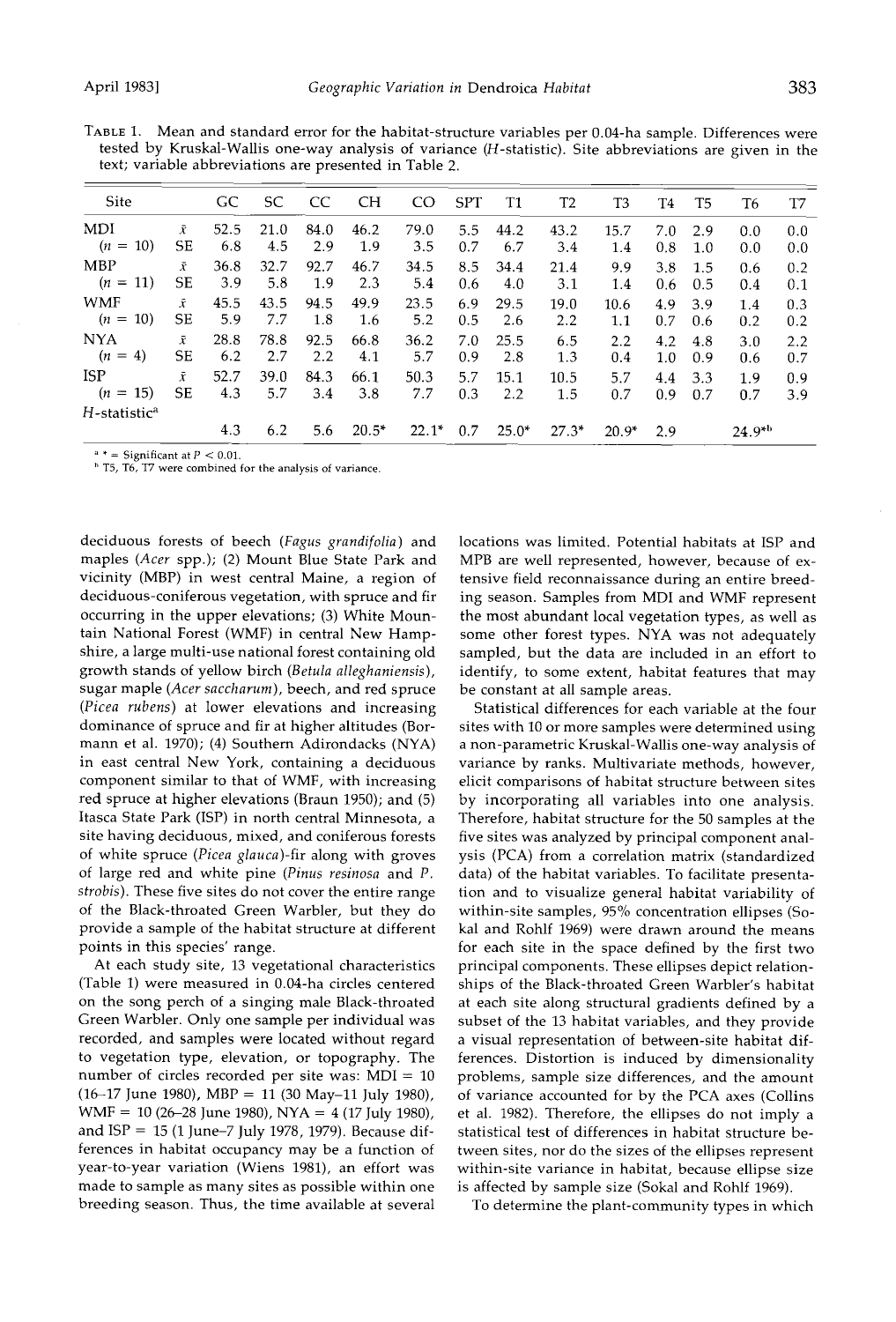|                                                   |                | Principal component |              |              |             |             |             |
|---------------------------------------------------|----------------|---------------------|--------------|--------------|-------------|-------------|-------------|
| Variable                                          | Mnemonic       | I                   | $_{\rm II}$  | ш            | IV          | XII         | XIII        |
| Eigenvalue                                        |                | 3.72<br>28.6        | 1.79<br>13.7 | 1.56<br>12.0 | 1.29<br>9.9 | 0.19<br>1.5 | 0.10<br>0.8 |
| Percentage of variance<br>Percentage ground cover | GC             | 0.111               | 0.577        | 0.261        | $-0.051$    | $-0.023$    | 0.023       |
| Percentage shrub cover                            | SC             | $-0.532$            | $-0.314$     | 0.160        | $-0.294$    | $-0.027$    | $-0.007$    |
| Percentage canopy cover                           | CC             | $-0.072$            | $-0.496$     | $-0.329$     | 0.551       | $-0.139$    | 0.010       |
| Percentage conifer                                | CO             | 0.238               | 0.709        | $-0.423$     | 0.258       | $-0.176$    | 0.126       |
| Canopy height                                     | CН             | $-0.739$            | 0.466        | $-0.281$     | 0.111       | 0.128       | $-0.155$    |
| Number of tree species                            | <b>SPT</b>     | 0.056               | $-0.510$     | $-0.016$     | 0.508       | 0.015       | 0.028       |
| Trees $7.5-15$ cm dbh <sup>a</sup>                | T1             | 0.677               | 0.019        | 0.264        | 0.299       | 0.092       | 0.038       |
| Trees 15.1–23 cm dbh                              | T <sub>2</sub> | 0.876               | 0.205        | $-0.154$     | 0.160       | 0.066       | $-0.233$    |
| Trees 23.1–30 cm dbh                              | T3             | 0.818               | 0.059        | $-0.368$     | $-0.032$    | 0.300       | 0.066       |
| Trees 30.1–38 cm dbh                              | T4             | 0.267               | $-0.196$     | $-0.549$     | $-0.601$    | $-0.088$    | $-0.023$    |
| Trees 38.1–53 cm dbh                              | T5             | $-0.397$            | $-0.076$     | $-0.711$     | 0.002       | 0.069       | 0.036       |
| Trees 53.1–68 cm dbh                              | T6             | $-0.657$            | 0.208        | $-0.167$     | 0.270       | 0.066       | 0.009       |
| Trees $> 68$ cm dbh                               | T7             | $-0.511$            | 0.169        | 0.166        | 0.175       | 0.077       | 0.014       |

**TABLE 2. Summary of the first four and last two principal components. Values are correlations with original variables. Boldface highlights important correlations. All variables were expressed as per 0.04 ha.** 

**Diameter at breast height.** 

**the Black-throated Green Warbler was found, importance percentages [IP = (relative density + relative dominance)/2; Curtis and Mcintosh 1951] were calculated for tree species in each of the 50 circular plots. Tree species with less than four occurrences were deleted from the analysis, and red spruce and white spruce data were pooled for analysis. Both species occur at the four eastern sites; only the latter**  occurs at ISP. The IP's of the species were  $log_{10}$  trans**formed and subjected to reciprocal averaging-polar ordination (PO-RA; Hill 1973, Gauch 1982). Untransformed variables were analyzed by an unweighted pair group cluster analysis using arithmetic averaging (UPGMA, Sneath and Sokal 1973), and DFA of the groups was determined by cluster analysis (del Moral 1975). The restructured groups were then located on the vegetation ordination and identified by leading dominants. [See Collins et al. (1981) for a detailed description of the vegetation analysis procedures.]** 

**Although the vegetation variables chosen for measurement are thought to be important aspects involved in habitat selection, it is important to note that this study does not analyze habitat selection by the Black-throated Green Warbler. Instead, my data characterize the types of places that are acceptable to the species based upon habitat correlations (Wiens 1976). One could address habitat selection to some extent by comparing occupied and unoccupied sites (Smith 1977), but this was not done here. Measurements of unoccupied sites may be difficult to interpret due to the uncertain meaning of absence (Johnson 1981). Vegetation types lacking territories cannot be interpreted as unsuitable habitat, because occupation may simply be a function of population density.** 

#### **RESULTS**

**Based on the Kruskal-Wallis one-way analysis of variance by ranks, six habitat variables [canopy height, percentage conifer, and trees of 7.5-15 cm, 15.1-23 cm, 23.1-30 cm, and greater than 38.1 cm diameter at breast height (dbh)] were significantly different between the four sites with 10 or more samples (Table 1). Forest canopy was tallest in Minnesota due to the occurrence of large red and white pines. In addition, pine stands contributed to the high average percentage of coniferous vegetation at ISP. Conifers were frequent at MDI also, but these trees were mainly spruce and arbor vitae. Differences in tree-size class reflect dissimilar forest-tree population structure primarily between MDI and ISP. In general, the more northerly MDI forests contained many individuals in the smaller size classes, while ISP forests contained more large trees.** 

**Four components with eigenvalues greater**  than 1.0 (total variance  $= 64.3\%$ ) were extract**ed from the correlation matrix of habitat variables (Table 2). Principal component I (28.6% of the variance) is a forest-height component separating habitats with large trees, tall canopies, and a low percentage of shrub cover (CH, T6 SC, T7) from areas characterized by smaller trees (T2, T3, T1). Component II (13.7% of the variance) is a deciduous to coniferous component in which deciduous samples have greater tree-species richness and canopy cover, while**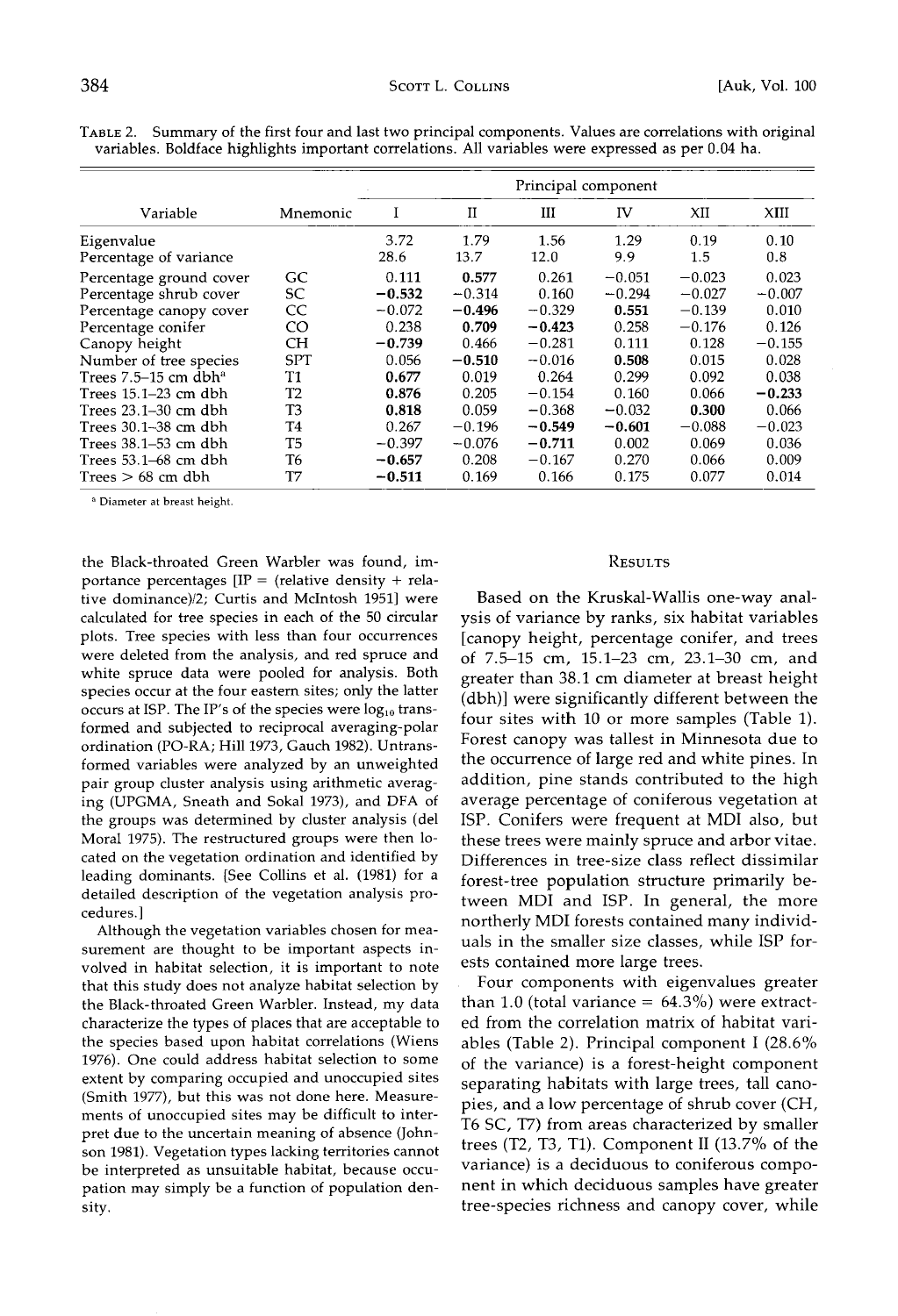**coniferous stands have fewer tree species and greater ground cover. Component III (12.0% of the variance) has large negative loadings for medium-sized trees and the percentage of coniferous vegetation (T5, T4, CO). The fourth component (9.9% of the variance) has high positive loadings for CC and SPT and a negative loading for T4, suggesting that more tree species occur as the forest canopy closes.** 

**Distribution of sites in the space defined by the first two principal components (Fig. 1) shows that Black-throated Green Warbler habitat at NYA and ISP contained larger trees and taller canopies, whereas the MBP and MDI habitats had smaller trees of lower stature. WMF and MBP overlap considerably in PCA space, with the habitat of the former containing, on the average, more large trees than that of the latter. Along the second component, ISP and MDI habitats had more coniferous vegetation than did NYA, WMF, or MBP. Indeed, some circular plots at the latter sites contained only deciduous forest components. In summary, differences in habitat structure, based primarily upon tree size and the percentage of coniferous vegetation, occur at points within the range of the Black-throated Green Warbler. In other words, habitats ranged from taller to shorter, more dense forests and from coniferous to mixed and deciduous forests.** 

**It is difficult to determine which structural variables, if any, represent consistent features of habitat throughout a species' range. Pearson's plane of closest fit (Morrison 1967) may provide some insight into this problem. This technique focuses on variables with the largest correlations on components with the lowest eigenvalues. These variables are considered to be relatively constant within a data set; therefore, when considering habitat structure, such high, variable correlations may represent consistent aspects of a species' habitat. The largest correlations on the 13th and 12th components were with trees 15-23 cm dbh and 23-30 cm dbh, respectively; both correlations were low (Table 2), however. These two variables were important along the first component as well. This may reflect a high degree of variability in the actual number of small trees in the.habitat, yet the presence of some small trees may be an essential feature of the Black-throated Green Warbler's habitat. Alternatively, the presence of small trees may simply be a consequence of the population structure of forest vegeta-**



**Fig. 1. A two-dimensional principal component analysis showing the position of the five study sites within habitat structure space. The 95% concentration ellipses were drawn to indicate the variability of within-site habitat structure. Axis I is a gradient from tall, large trees and low shrub cover to more smaller trees. Axis II is a deciduous to coniferous forest gradient. See text for site abbreviations and Table 2 for variable abbreviations.** 

**tion (e.g. Goff and West 1975). Interpretations of Pearson's plane of closest fit must be extremely cautious, because the analysis is applicable only to measured variables that are hypothesized to be important structural features of a species' habitat. In addition, if habitat features have threshold values above which a territory becomes suitable, then, because only occupied territories were sampled, the variance noted for these variables would not be meaningful. As previously mentioned, though, the analysis of absence is difficult to interpret. Essentially, any statement relating variable correlations to habitat selection would be invalid until experimental manipulations of habitat structure had been conducted.** 

**Based upon the tree-species analysis, the vegetation sampled at the five sites can be classified into five general plant-community types (Fig. 2). MDI and ISP, the most distant sites sampled within the range of the Black-throated Green Warbler, support vegetation that is unique with respect to that of the other three sites. MDI had arbor vitae-spruce forests, whereas ISP supported large red and white pines. Stands dominated by balsam fir (Abies balsamea) were common in MBP and ISP, although these stands differed in the less important tree components. Deciduous stands of yellow birch, sugar maple, and beech were common at the NYA, MBP, and WMF sites.**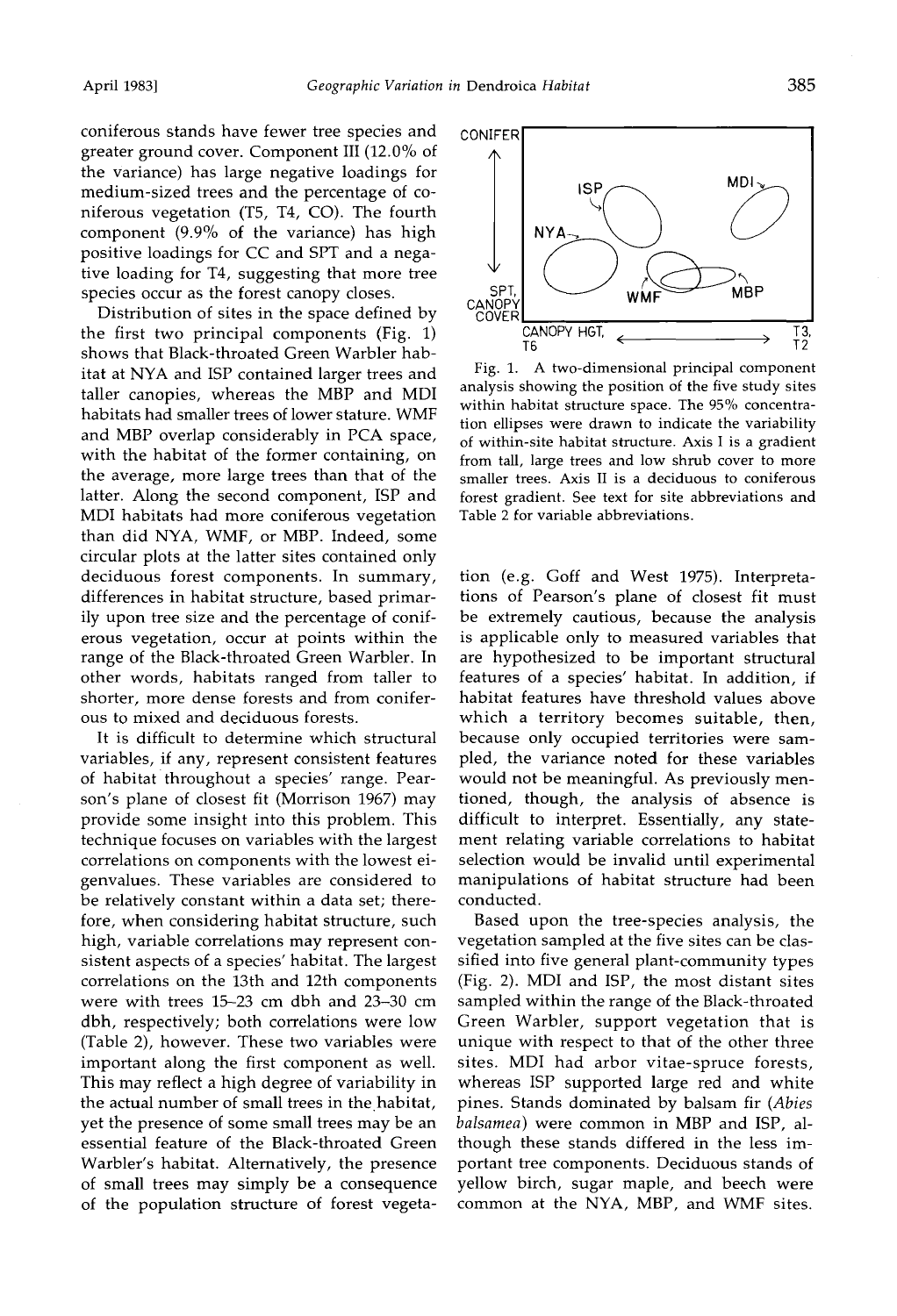

Fig. 2. A two-dimensional reciprocal averaging-polar ordination of the vegetation in the sample plots showing the general plant-community types of the study areas.  $1 =$  Mount Desert Island, Maine;  $2 =$  Mount Blue State Park, Maine; 3 = White Mountain National Forest, New Hampshire; 4 = southern Adirondacks, New York; 5 = Itasca State Park, Minnesota. Location of the lines is based upon the UPGMA cluster analysis.

**The most abundant vegetation type sampled, however, was mixed forest of spruce-fir and deciduous species, including red maple (A. rubrum), sugar maple, yellow birch, paper birch (B. papyrifera), and beech. Hemlock (Tsuga canadensis) was found in several stands, yet it was rarely a major component in the habitat of the Black-throated Green Warbler. Thus, it appears that some vegetation types occur at more than one study site and that ISP and MDI additionally contain unique plant-community types.** 

#### **Discussion**

**Previous analyses of the Black-throated Green Warbler indicated that this species breeds in a variety of plant-community types (Brooks 1940, Bent 1953, Greenberg 1979). These plant communities, however, were rarely analyzed to determine what structural features of the habitat were stable or variable at different sites within the range. My findings indicate that the habitat of the Black-throated Green Warbler differs in three-dimensional structure as well as in plantspecies composition (Figs. I and 2). Structural differences primarily reflect gradients in tall to** 

**shorter canopies, large to smaller trees, and coniferous to deciduous forests. Five plant-community types were identified, two of which were localized: pine forests at ISP and sprucearbor vitae vegetation at MDI. The three other community types, balsam fir, birch-maplebeech, and spruce-fir-deciduous, were found in two or more sites, with the latter being the most abundant type.** 

**Sites with similar plant-community types did not necessarily have the same habitat structure. For instance, MBP and ISP were the only sites sampled containing the balsam-fir community type (Fig. 2), yet these sites were very different in habitat structure (Fig. 1). Habitat descriptions based only upon dominant plant species are not always useful, because habitat structure may be dissimilar at different sites within any widely distributed vegetation type.** 

**Much quantitative habitat research has focused on identifying habitat variables consistently associated with and characteristic of a given species' habitat or niche-gestalt (James 1971, Smith 1977, Collins et al. 1982). Rarely have common features of the habitat been determined for species at different points in their range (Cody 1978, Noon and Able 1978). Noon**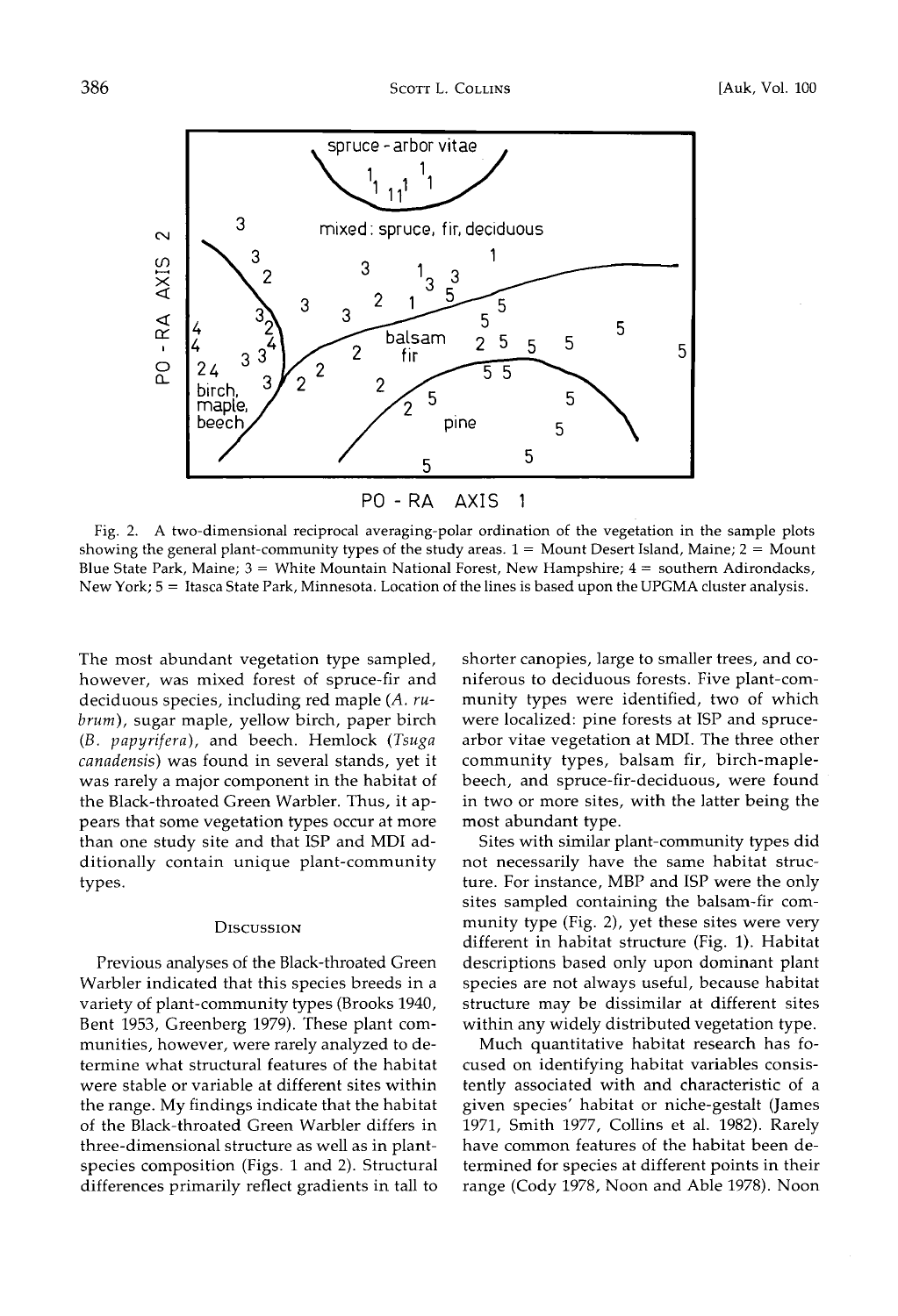**et al. (1980) detected "habitat shifts" in only 2 of 25 comparisons of eastern United States breeding passerines. Interestingly, both were warblers. In general, warblers are considered to be opportunisfic foragers (Morse 1971, 1973), although the Black-throated Green Warbler may be more stereotyped than some others (Morse 1980); thus, habitat shifts are not surprising, because these species may be responding to variable food resources. Futuyma and Gould (1979) demonstrated that tree species support different populations of phytophagous insects. In addition, Holmes and Robinson (1981) showed that some tree species contained more insects than others and that foliage gleaners responded to increased insect density by spending a greater proportion of time foraging in these trees. Also, foliage gleaners such as the Black-throated Green Warbler showed a preference for trees with multilayered leaf arrangements (Horn 1974, Holmes and Robinson 1981). These factors, which to a large extent are a function of tree-species composition, will vary across a species' range and conceivably may influence territory selection, resulting in structural differences in habitat at different points within the range.** 

**There is some agreement between the univariate and multivariate comparisons of habitat variables for the Black-throated Green Warbler with regard to differences in the number of small trees and canopy height between sites (Tables 1 and 2). These analyses do not provide a clear indication of structural similarity between sites, however, several explanations apply as to why no common thread in habitat structure between sample areas could be identitled. Smith (pers. comm.) found that 0.04-ha circles were too large to characterize the vegetation used by Dark-eyed Juncos (Junco hyernulis) in northern Utah. The low amount of variance accounted for by the PCA suggests an overall uniformity of habitat among all sampies. Perhaps the variables are not sensitive enough to detect subtle patterns of structural similarity (Anderson 1981). Alternatively, habitat selection may be based upon an evaluation by the bird of the gross physiognomy of the vegetation. Thus, large fluctuations noted in habitat structure may indicate that a considerable range exists for each variable. A combination of these variables within the suitable range may then elicit a territorial settling re-** sponse (Hildén 1965). Therefore, in a compar**ison of widely scattered sites, similarities in habitat structure beyond the presence of trees need not exist and would not be detected by variance-reduction procedures such as principal components analysis.** 

**The large breeding range of the Black-throated Green Warbler incorporates a broad spectrum of plant communities and vegetation structure. These plant communities are subject to different disturbance frequencies and intensities, which affect vegetation on a scale from a highly localized level (i.e. one tree) to largescale disturbances such as fire (White 1979, Runkle 1981). The increasing fragmentation and destruction of available habitat by man's activities may have enhanced an opportunisfic adaptation to local variations in habitat structure by local bird populations. Future habitat analyses, for management purposes in particular, must be based upon site-specific vegetation variables, especially for wide-ranging habitat generalists such as the Black-throated Green Warbler, because wide-scale application of local habitat data may often be of limited predictive value at a regional level.** 

#### **ACKNOWLEDGMENTS**

**I thank Dwight Adams, Karen Dooley, James Estes, Frances James, Douglas Mock, Jake Rice, Paul Risser, Gary Schnell, Kim Smith, and an anonymous reviewer for commenting on earlier drafts of the manuscript. Bernd Heinrich kindly permitted me to study the warblers on his property in Maine. I especially thank Pat Collins for help with all field work. Financial support was provided by grants from the Chapman Memorial Fund of the American Museum of Natural History and a Malvin and Josephine Herz Foundation Summer Fellowship to the University of Minnesota Biological Station.** 

#### **LITERATURE CITED**

- **ANDERSON, S. H. 1981. Correlating habitat variables and birds. Studies Avian Biol. 6: 538-542.**
- **BENT, A. C. 1953. Life histories of North American wood warblers. U.S. Natl. Mus. Bull. 203.**
- **BORMANN, F. H., T. G. SICCAMA, G. E. LIKENS, & R. H. WHITTAKER. 1970. The Hubbard Brook ecosystem study: composition and dynamics of the tree stratum. Eco]. Monogr. 40: 373-388.**

**BRAUN, E. L. 1950. Deciduous forests of eastern North America. Philadelphia. Blakeston Press.** 

**BROOKS, M. 1940. The breeding warblers of the**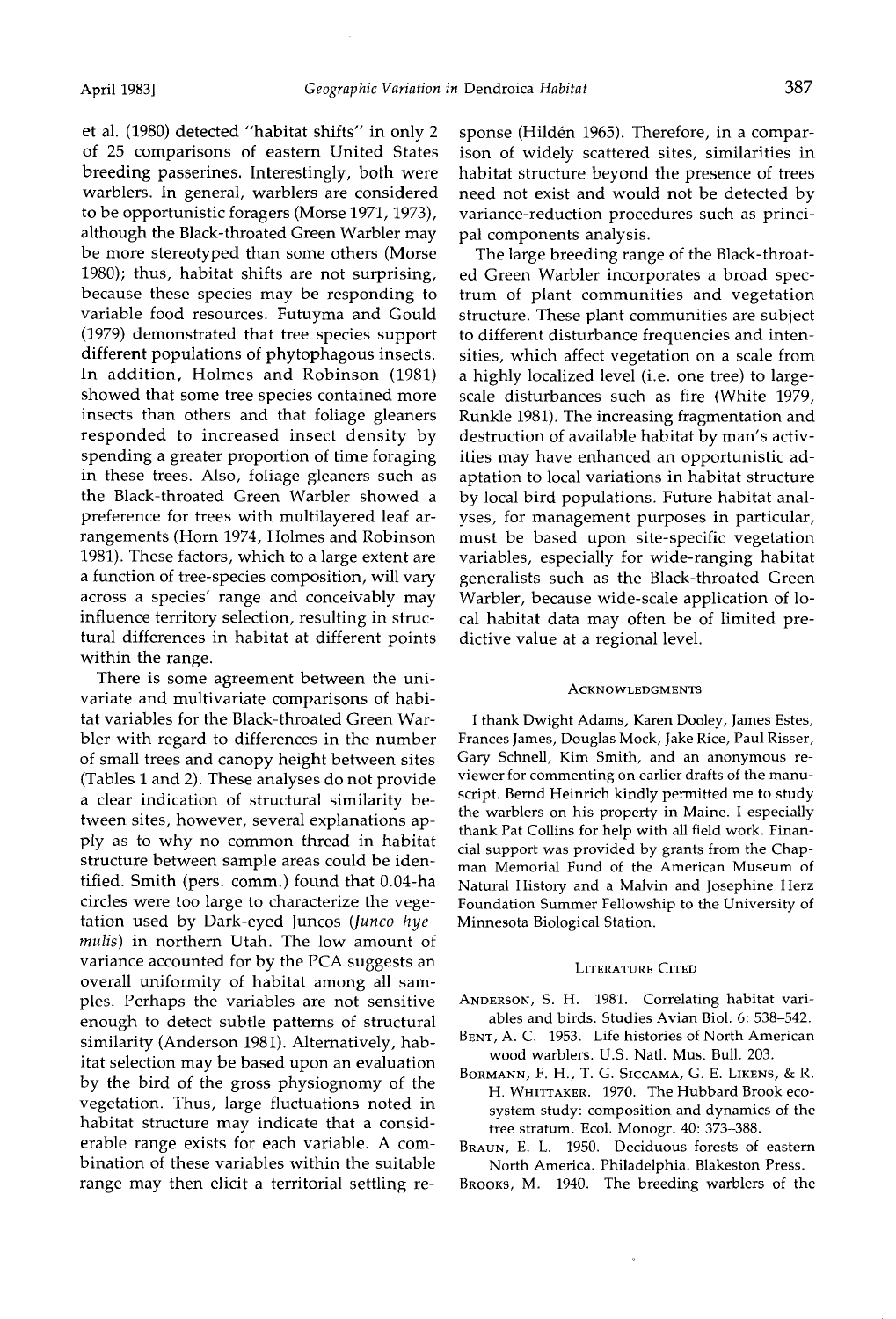**central Allegheny region. Wilson Bull. 52: 249- 266.** 

- **COPY, M. L. 1978. Habitat selection and interspecific territoriality among the sylviid warblers of England and Sweden. Ecol. Monogr. 48: 351-396.**
- **COLLINS, S. L., P. G. RISSER, & E. L. RICE. 1981. Ordination and classification of mature bottomland forests in north-central Oklahoma. Bull. Torrey Bot. Club 108: 152-165.**
- **, F. C. JAMES, 8z P. G. RISSER. 1982. Habitat relationships of wood warblers in northern central Minnesota. Oikos 39: 50-58.**
- CURTIS, J. T., & R. P. McINTOSH. 1951. An upland **forest continuum in the prairie-forest border region of Wisconsin. Ecology 32: 476-496.**
- DAVIS, R. B. 1966. Spruce-fir forests of the coast of **Maine. Ecol. Monogr. 36: 79-94.**
- **FUTUYMA, D. J., 8z F. GOULD. 1979. Associations of plants and insects in a deciduous forest. Ecol. Monogr. 49: 33-50.**
- **GAUCH, H. G., JR. 1982. Multivariate analysis in community ecology. London, Cambridge Univ. Press.**
- **GOFF, F. G., & D. WEST. 1975. Canopy-understory interaction effects on forest population structure. Forest Sci. 22: 98-108.**
- GREENBERG, R. 1979. Body size, breeding habitat, **and winter exploitation systems in Dendroica. Auk 96: 756-766.**
- **GRINNELL, J. 1917. Field tests and theories concerning distributional control. Amer. Nat. 51: 115-128.**
- HILDÉN, O. 1965. Habitat selection in birds. Ann. **Zool. Fennica 2: 53-75.**
- **HILL, M. O. 1973. Reciprocal averaging: an eigenvector method of ordination. J. Ecol. 61: 237-249.**
- **HOLMES, R. T., & S. K. ROBINSON. 1981. Tree species preferences of foraging insectivorous birds in a northern hardwoods forest. Oecologia 48: 31-35.**
- **HORN, H.S. 1974. The adaptive geometry of trees. Princeton, New Jersey, Princeton Univ. Press.**
- **JAMES, F.C. 1970. Geographic size variation in birds and its relationship to climate. Ecology 51: 365- 390.**
- **1971. Ordinations of habitat relationships among breeding birds. Wilson Bull. 83: 215-236.**
- JOHNSTON, D. H. 1981. The use and misuse of sta**tistics in wildlife habitat studies. Pp. 11-19 in The use of multivariate statistics in studies of wildlife habitat (D. E. Capen, Ed.). U.S.D.A. Forest Serv. Gen. Tech. Rept. RM-87.**
- KARR, J. A. 1971. Structure of avian communities **in selected Panama and Illinois habitats. Ecol. Monogr. 41: 207-233.**
- **MACARTHUR, R. H. 1958. Population ecology of some warblers in northeastern coniferous forests. Ecology 39: 599-619.**
- **MAURER, B. A., & R. C. WHITMORE. 1981. Foraging**

**of five bird species in two forests with different vegetation structure. Wilson Bull. 93: 478-490.** 

- MORAL, R. DEL. 1975. Vegetation clustering by **means of ISODATA: revision by multiple discriminant analysis. Vegetatio 29: 179-190.**
- **MORRISON, D. F. 1967. Multivariate statistical methods. New York, McGraw-Hill.**
- **MORSE, D. H. 1971. The foraging of warblers isolated on small islands. Ecology 52: 216-228.**
- **1973. The foraging of small populations of Yellow Warblers and American Redstarts. Ecology 54: 346-355.**
- **1980. Foraging and coexistence of sprucewoods warblers. Living Bird 18: 7-25.**
- **NooN, B. R. 1981. The distribution of an avian guild along a temperate elevational gradient: the importance and expression of competition. Ecol. Mongr. 51: 105-124.**
- **, & K. P. ABrE. 1978. A comparison of avian community structure in the northern and southern Appalachian Mountains. Pp. 98-118 in Proceedings of the workshop management of southern forests for nongame birds (R. M. DeGraaf, Ed.). U.S.D.A. Forest Serv. Gen. Tech. Rept. SE-14.**
- **, D. K. DAWSON, D. B. INKLEY, C. S. ROBBINS, 8z S. H. ANDERSON. 1980. Consistency in habitat preference of forest bird species. Trans. North Amer. Wildl. Nat. Resources Conf. 45: 226-244.**
- **NOTTEBOHM, F. 1975. Continental patterns in Zonotrichia capensis: some possible ecological correlates. Amer. Natur. 109: 605-624.**
- PRATT, H. D. 1980. Intra-island variation in the **'Elepaio on the island of Hawai'i. Condor 82: 449-458.**
- **RABENOLD, K. N. 1978. Foraging strategies, diversity, and seasonality in bird communities of Appalachian spruce-fir forests. Ecol. Monogr. 48: 397-424.**
- **ROTENBERRY, J. T., & J. A. WIENS. 1980. Habitat structure, patchiness, and avian communities in North American steppe vegetation: a multivariate analysis. Ecology 61: 1228-1250.**
- ROTH, R. R. 1979. Foraging behavior of mocking**birds: the effect of too much grass. Auk 96: 421- 422.**
- RUNKLE, J. R. 1981. Gap regeneration in some old**growth forests of the eastern United States. Ecology 62: 1041-1051.**
- **SHUGART, H. H., JR. 1981. An overview of multivariate methods and their application to studies of wildlife habitat. Pp. 4-10 in Use of multivariate statistics in studies of wildlife habitat (D. E. Capen, Ed.). U.S.D.A. Forest Serv. Gen. Tech. Rept. RM-87.**
- SMITH, K. G. 1977. Distribution of summer birds **along a forest moisture gradient in an Ozark watershed. Ecology 58: 810-819.**